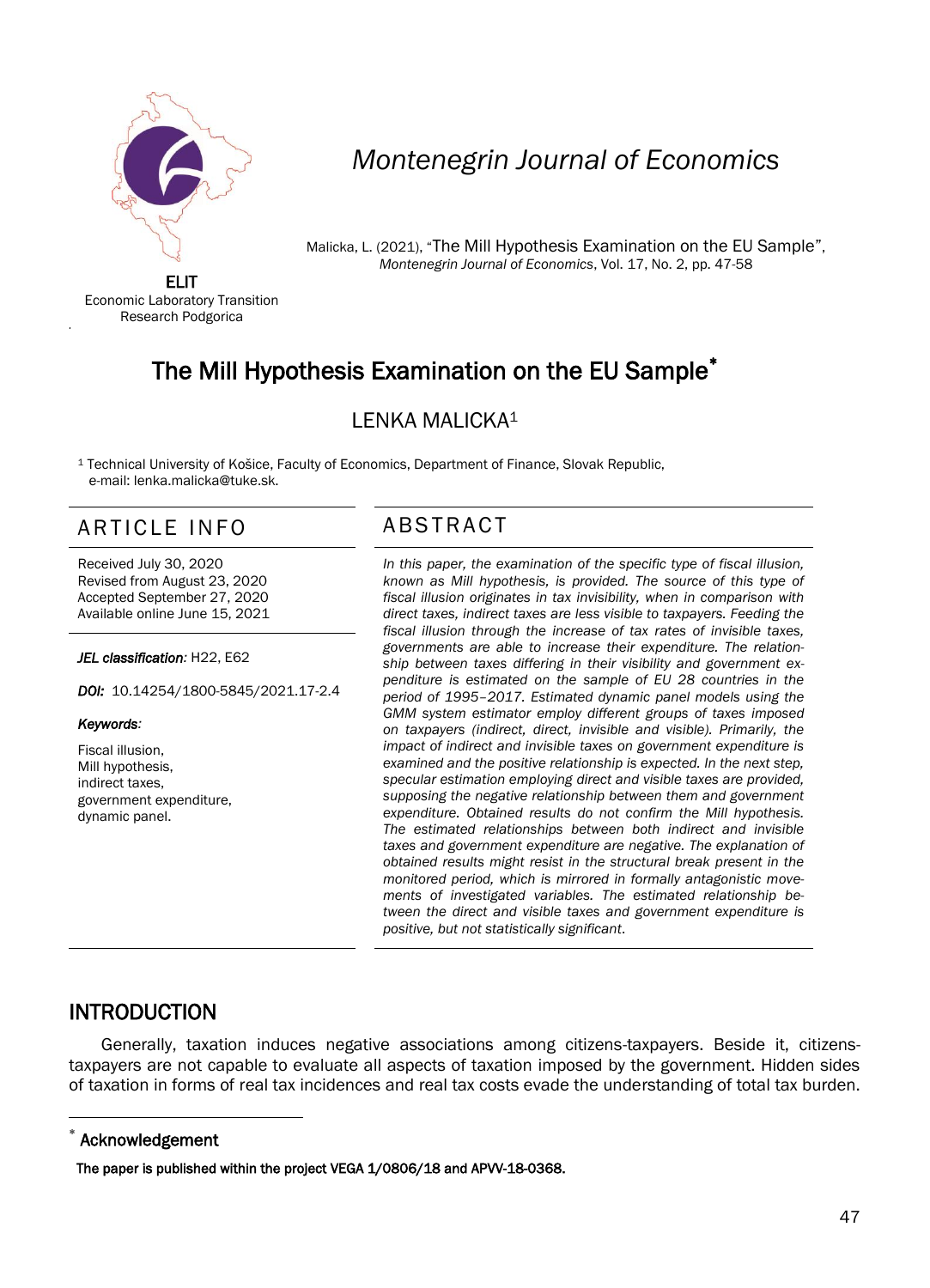Additionally, fiscal ignorance of taxpayers, described in Downs (1960) and Buchanan (1967), might lead to overall incorrect perception of taxation. This phenomenon is defined as fiscal illusion. Tax misperceptions present the origin of all types of fiscal illusion. On the other hand, tax misperceptions create a separate part of the theory on fiscal illusions. Tax illusion as form of tax misperception, is related to the revenue complexity hypothesis (or complexity of tax system - Oates, 1988). Higher the complexity of the tax system, higher the probability, that tax burden is underestimated by taxpayers. Tax misperception at the base of the Mill hypothesis (named after the famous British philosopher and economist J.S. Mill, who´s scientific interest i.a. was concerned on the comparison between direct and indirect taxation) describes a situation, when tax burden from indirect taxation is underestimated. Thus, the illusion is born at the base of tax invisibility (Sausgruber and Tyran, 2005). In comparison with direct taxes, indirect taxes are less visible to taxpayers (Dell´Anno and Mourão, 2012).

The misunderstanding and underestimation of taxpayers' tax burden and costs of public goods is under the scrutiny of many empirical researches. However, the Mill hypothesis is on the edge of interest in favor of other types of fiscal illusions, e.g. the flypaper effect or debt illusion. The paper´s goal is to examine the tax misperceptions in accordance with the Mill hypothesis on the sample of 28 EU countries in the period of 1995–2017. The motivation originates from the limited real tax burden awareness of citizens-taxpayers (and of the whole society) in times, when the continuously increasing supply and access to information does not indispensably lead to better decision-making in many aspect of the real life. Additionally, the rational fiscal ignorance, defined in the early work of Downs (1960), persists among citizens-taxpayers-voters in relation to elected political incumbent. In fact, it is difficult to measure the misperception of the taxation extension at the level of taxpayers. This is the reason, why the research based on data aggregated e.g. at the national or local level is preferred to research based on questionnaires and microdata. In this research, the potential impact of indirect and invisible taxes on government expenditure in terms of fiscal illusion is estimated using the dynamic panel model employing the GMM system estimator. The paper is organized in a following manner. The chapter focusing on the literature review is listed after the Introduction. Next chapter describes the nature of data and methods employed in the research. It is followed by presentation of obtained results and discussion. Paper ends with conclusion and with list of preferences.

### 1. THEORETICAL BACKGROUND

The problem covered by the Mill hypothesis belongs to the literature on fiscal illusion. According to prevalent part of related literature, the seminal work on fiscal illusion is provided in Puviani (1903). However, the phenomenon of fiscal illusion was perceived much earlier. McCulloch (1845) and Mill (1848) deliberate over the perception of directly and indirectly spent money on taxation. The tax misperception occurs in the case of reduced tax visibility; thus the invisibility of indirect taxation is discussed. The term of fiscal illusion is introduced in Puviani (1903). Fiscal illusions are created by government to break through the tax resistance of citizens. Later, the problem of fiscal illusions is revived in Buchanan (1967). Since then, fiscal illusions were repeatedly discussed. Oates (1988) distinguished among five types of fiscal illusions. He describes the principles of revenue-complexity hypothesis (or tax illusion), revenueelasticity hypothesis, the flypaper effect, renter illusion and debt illusion. Tax illusion is concerned to the complexity of revenue system in the country. Higher revenue (or tax system) complexity induces fiscal illusion. Revenue-elasticity hypothesis or income elasticity of the tax structure is related to the misunderstanding of the tax burden when the source of taxation (income) changes through the time. Usually, progressive taxation elements are involved in the tax system. The renter illusion is created at the base of renters´ misperception of taxes levied on homeowners. Thus, renters vote for higher expenditure levels. Debt illusion origins in a situation, when taxpayers prefer funding the government expenditure via debt operations to avoid the increase of current taxation. The flypaper effect is explained as misunderstanding of public costs due to the transfer financing of public goods by lump-sum grants. Beside Oates (1988), the empirical evidence on all types of fiscal illusions is given in Dollery and Worthington (1996).

It is obvious, that a huge body of literature on fiscal illusion is dated around 1990s<sup>2</sup> (Oates, 1988; Dollery and Worthington, 1996). The research proceeded continually and in the current literature further empirical evidence is on disposal. In a brief excurse, various researches on fiscal illusion are presented.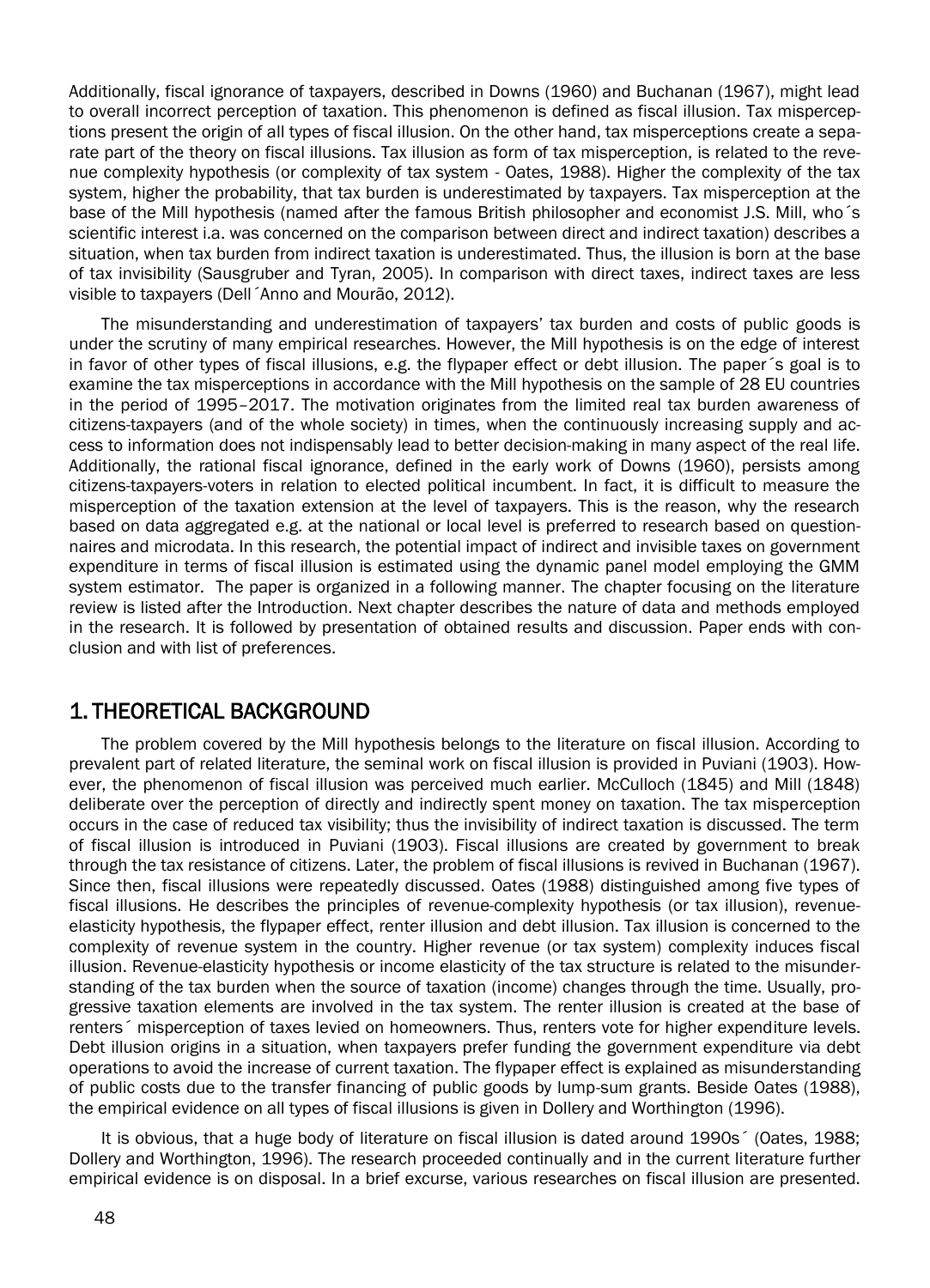Shi and Tao (2018) are focusing on tax illusions during various economic cycle phases. Their findings point to tax revenue diversification during the economic recession. Insufficient transparency of the tax system as a source of fiscal illusion at the state and local level is investigated in Afonso (2014). The attention model presented in Baekgaard et al. (2016) focuses on fiscal illusion rather driven by lack of voters´ attention than their lack of information. The tax illusion evidence is stressed at the local level of government, when the local tax mix is examined. The flypaper effect, as other type of fiscal illusion, is also frequently investigated at the local level of government. The reason emerges in the arrangements of fiscal federalism, where financial resources are shifted to lower government levels in form of transfers and grants through the intergovernmental transfer scheme. The renter illusion, similarly to the flypaper effect, is mostly relied to local government level. Immovable property taxes are usually levied at the local level, in accordance with the theory of fiscal federalism. Dell'Anno and Martinez-Vazquez (2017) accentuate the behavioral side of the renters´ decision-making. Banzhaf and Oates (2013) or England (2016) seek also for the renter illusion. The one of the questions remains on how much will be the local budget reduced, if the homeowners are the only taxpayers. Debt illusion in connection with local taxpayers is investigated in Landers and Byrnes (2000).

In connection with fiscal illusion, other related topics are also frequently discussed. The taxexpenditure hypothesis is examined in Maddah and Farahati (2014). The relationship between the fiscal illusion and cyclicality of government expenditure is analyzed in Abbott and Jones (2016). Mourão and Cabral (2015) seek for duration of public finance cycles employing the computation of fiscal illusion levels. Unfortunately, less attention is paid to the Mill hypothesis in the empirical evidence. However, certain elements of it are partially involved in several researches. Directly focusing on Mill hypothesis are Sausgruber and Tyran (2005). They consider the arrangement of the tax system as the origin of fiscal illusion. Direct and indirect taxes differ in their visibility to citizens-taxpayers. The invisibility or visibility of taxes is examined in Gemmell et al. (1999). According to them, personal income taxes are visible, while less visible or invisible taxes are corporate income tax, social security contributions and taxes on expenditure (eventually non-tax revenues). The visibility of tax burden is discussed in Dell´Anno and Mourão (2012). According to them, movements towards the increase of fiscal illusion by government consist in existing higher tax visibility. To increase the fiscal extraction, the government increases a share of indirect taxes. Thus, it feeds the fiscal illusion.

### 2. RESEARCH METHODOLOGY

Basic type of data employed in the research are data on various taxes. As it was mentioned in the part of Introduction, according to Gemmell et al. (1999) and Dell´Anno and Mourão (2012), taxes differ in their visibility and invisible taxes are the appropriate instrument of government how to increase fiscal illusions. In the research following taxes, derived from the Eurostat database (Eurostat, 2019a), are employed:

- Value added type taxes (VAT),
- Excise duties and consumption taxes (ED),
- Taxes on the income or profits of corporations including holding gains (corporate income tax, CIT),
- Compulsory employers' actual social contributions (social security contributions, SSC),
- Taxes on individual or household income including holding gains (personal income tax, PIT),
- Taxes on land, buildings and other structures (immovable property taxes, IPT).

Data are collected for the general government sector (S13) in units of percentage of gross domestic product (GDP) (Eurostat, 2019a). Following the division of taxes according to Gemmell et al. (1999), invisible taxes are VAT, ED, CIT and SSC. Visible taxes are PIT and IPT. Not all from invisible taxes are indirect taxes, e.g. CIT is direct tax and SSC is direct parafiscal tax. VAT and ED are indirect taxes. PIT and IPT are direct taxes. Building up at two main arguments about the source of the increase of fiscal illusion in the sense of Mill hypothesis, impact of two groups of taxes on government expenditure is examined. First, the group of indirect taxes is created. Second, a group of invisible taxes is derived according to the related literature. Presented division of taxes mirrors two basic approaches found in the empirical evi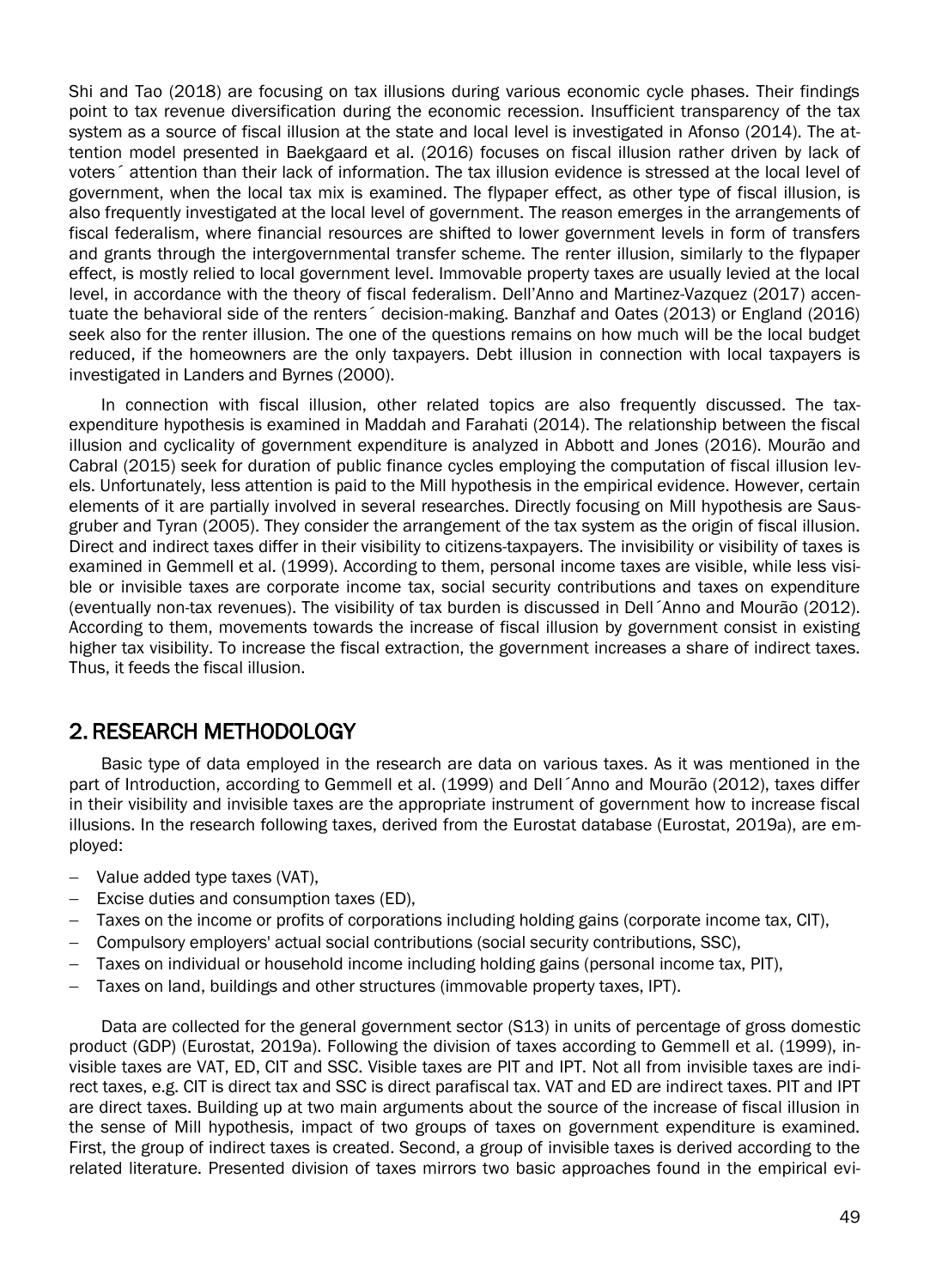dence. Sausgruber and Tyran (2005) mention the effect of indirect taxes, Gemmell et al. (1999) and Dell´Anno and Mourão (2012) mention the effect of invisible taxes. These two groups of taxes are involved in the empirical examination of the Mill hypothesis based on econometric modelling. All taxes are expressed in relation to general government total revenue (e.g. VAT/TR, CIT/TR, etc. emulating the approach of Gemmell et al., 1999).

On the sample of 28 EU countries in the period of 1995–2017 (unbalanced panel due to missing values in source database) primarily the relationship between indirect/invisible taxes (explanatory variable) and total general government expenditure as % of GDP (TE, dependent variable) is estimated using the econometric modelling. To mirror the effect of direct/visible taxes on TE, other two analogic models are estimated. A two-step dynamic panel model based on the GMM system estimator (or Blundell-Bond estimator, defined in Blundell and Bond, 1998) is employed. GMM system estimator includes equations in levels and it is an extension of the first difference estimator of Arellano and Bond (1991). Here the influence of lagged dependent variable on dependent variable in current period is captured. In case of the public budget creation process, it is probable that the expenditure persistence might appear. The volume of public expenditure of previous period is often taken into account by the executive body responsible for the budget assembly. Additionally, the use of GMM system estimator helps to deal with the endogeneity in the model. This method seems to be the appropriate choice when the number of periods is lower than number of cross-section units. Equation of the estimated relationship is following:

$$
y_{it} = \sum_{j=1}^{p} \alpha_{j} y_{it-1} + \sum_{k=1}^{L} \beta_{k} X_{k, it} + \gamma \text{Z} \alpha \epsilon s + v_{i} + \varepsilon_{it}
$$
\n(1)

where  $y_{i}$  is a dependent variable of cross-sectional unit i at the time t,  $y_{i_{t-1}}$  is lagged dependent variable,  $X_{k,i}$  is a vector of control variables, *Taxes* is an independent explanatory variable capturing the effect of indirect or invisible taxes (after direct and visible taxes),  $v_i$  presents an unobserved specific effects and  $\varepsilon_{it}$  is an error term. In dynamic panel model using the GMM system estimator, the validity of instruments used in estimations is evaluated by two statistics. Sargan over-identification test serves to examine whether instruments are not correlated with residuals. The test proposed by Arellano and Bond (1991) serves to examine whether residuals from the first-differenced estimating equation are not second-order correlated. Finally, the Wald join test of significance serves to evaluate the model validity.

The basic assumption about the relationship between the explanatory and dependent variable is positive in accordance with the Mill hypothesis. The increase of invisible or indirect taxation induces the increase of government expenditure (TE). To control for TE, certain additional variables are involved in estimations. The macroeconomic situation is captured by the growth of GDP per capita (g\_GDPpc). Fiscal imbalance is expressed by the public deficit/surplus variable (PubDef). The structural break present in the monitored period is covered by the dummy variable for financial crisis (2008-2011). According to the Wagner´s Law, expected relate of the GDP to the government expenditure is positive in developed countries (see e.g. Lamartina and Zaghini (2008). The increase of GDP per capita is accompanied by the increase of public expenditures (or public sector size) in developed countries. This assumption is supported also by Gemmell et al. (1999) when using the log of GDP. Contrary, in case of the growth of GDP per capita, Fiva (2006) obtains the negative sign of estimated coefficient. The expected impact of public deficit on government expenditure is negative, as mention Gemmell et al. (1999). It corresponds to the theoretical background of the debt illusion, when government expenditure is mainly financed through the deficit and in minor part through tax revenues. In fact, the variable of public deficit is defined as surplus or deficit (Eurostat, 2019b). The increase of the variable´s value (positive difference between public revenue and expenditure) expresses the increase of surplus. The increase of negative difference between public revenue and expenditure stays for the increase of deficit. Negative sign of coefficient stays for the situation when diminishing surplus (in other terms an increasing deficit) influences TE inversely. Finally, the investigated period´s heterogeneity emerges mainly from the former financial crisis, which worsened economic conditions in almost all EU countries. Expectations about its effect on government expenditure are positive.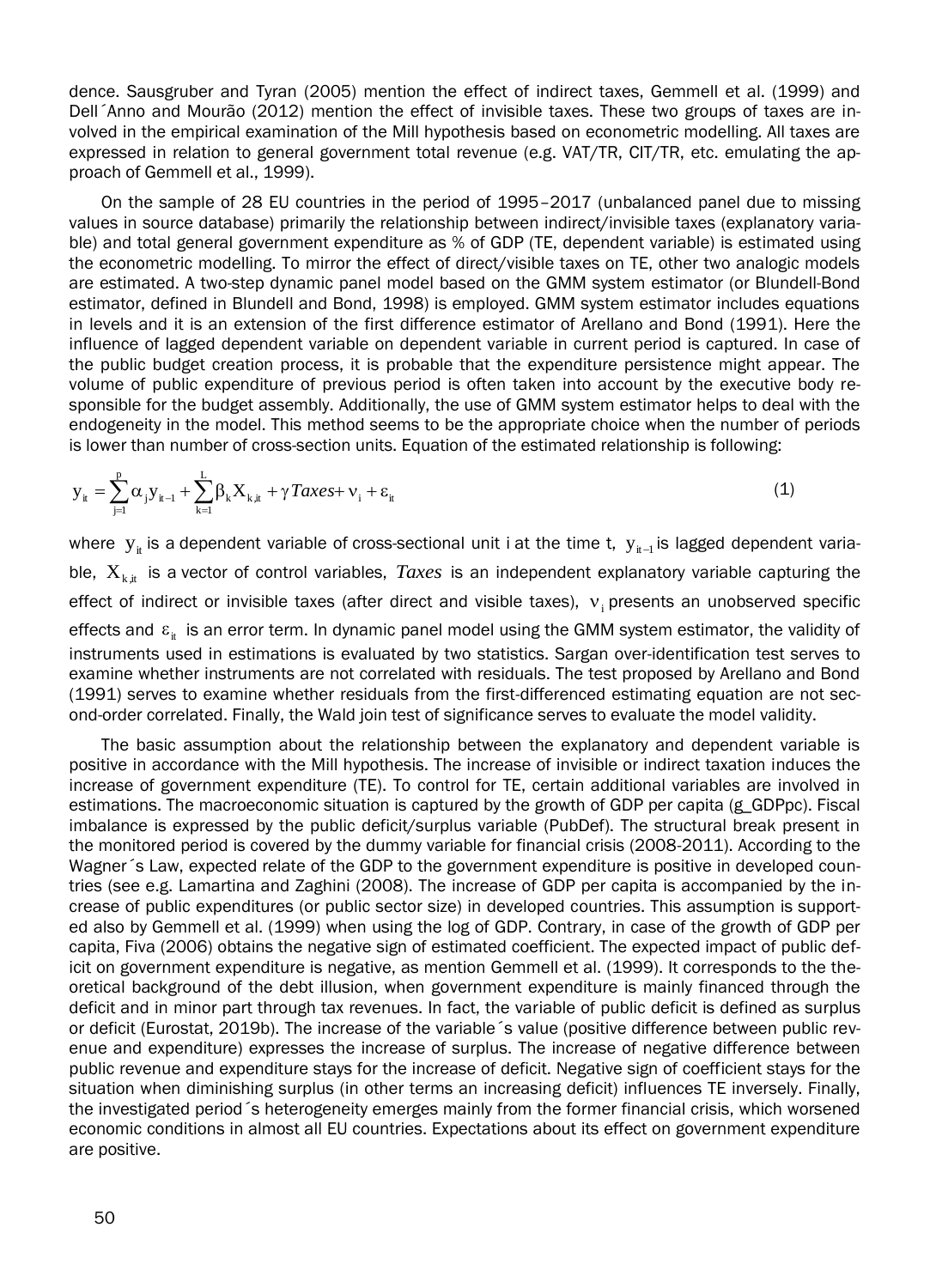The literature focusing on determinants of government expenditure employs a variety of other control variables. Usually, the effect of increased redistribution need on government expenditure is discussed, when the redistribution need is concerned on increased unemployment and dependency ratio. Beside it, the effect of population size on demand for government expenditure is examined (e.g. Fiva, 2006; Gemmell et al., 1999). In countries, where the economic growth is driven by the export (mostly in countries of Northern and Western Europe the export exceeds the import), the government is not compelled to stimulate the economic growth by government expenditure. Thus the expected relation between export and government expenditure is negative. The openness variable is employed also in Fiva (2006). To conclude, variables mentioned in this paragraph are not statistically significant in provided estimations. Thus, final estimations include only statistically significant control variables.

### 3. RESEARCH RESULTS

For the purpose of the preliminary investigation of relations between different types of taxes involved in the research and government expenditure as % of the GDP (TE), the Tab. 1 and Fig. 1 are projected. As mentioned hereinbefore, all tax items are expressed as share on total government revenue (TR). In Table 1, the correlation coefficients among investigated variables are presented. Correspondently, in Figure 1, relations between the VATTR, EDTR, CITTR, SSCTR, PITTR and IPTTR and TE are displayed. The negative correlation between invisible taxes (VATTR, EDTR, CITTR and SSCTR) and TE is observable. Contrary, positive relation between visible taxes (PITTR and IPTTR) and TE is observable. The evident relationship between TE and taxes (higher correlation coefficients) is observable in case of the most voluminous taxes VAT, CIT and PIT.

|              |    |                | Invisible taxes | Visible taxes |              |              |              |  |
|--------------|----|----------------|-----------------|---------------|--------------|--------------|--------------|--|
|              | ТE | Indirect taxes |                 | Direct taxes  |              |              |              |  |
|              |    | <b>VATTR</b>   | <b>EDTR</b>     | <b>CITTR</b>  | <b>SSCTR</b> | <b>PITTR</b> | <b>IPTTR</b> |  |
| TE           |    | $-0.4280$      | $-0.2081$       | $-0.4213$     | $-0.2054$    | 0.3787       | 0.2301       |  |
| <b>VATTR</b> |    |                | 0.6137          | $-0.0823$     | 0.1067       | $-0.3604$    | $-0.2054$    |  |
| <b>EDTR</b>  |    |                |                 | $-0.2038$     | 0.1323       | $-0.2653$    | 0.0417       |  |
| <b>CITTR</b> |    |                |                 |               | $-0.1813$    | $-0.1763$    | $-0.1272$    |  |
| <b>SSCTR</b> |    |                |                 |               |              | $-0.5177$    | $-0.1393$    |  |
| <b>PITTR</b> |    |                |                 |               |              |              | 0.2714       |  |
| <b>IPTTR</b> |    |                |                 |               |              |              |              |  |

Table. 1. Correlation coefficients among TE and invisible/visible and indirect/direct taxes

Source: own research

Results shown in Table 1 refer on results displayed in Fig. 1. Regarding results of preliminary investigation of relations between different types of taxes involved in the research and TE (Figure 1 and Table 1), the anticipation of the Mill hypothesis confirmation weakens. Furthermore, opposite results come to be achieved.

Indeed, results displayed in Figure 1 and Table 1 are mirrored in the estimation results. Table 2 shows results of dynamic panel estimation of the relationship between: 1, indirect taxes and TE; 2, invisible taxes and TE. Results show negative effect of indirect taxes on TE. Analogically, negative effect of invisible taxes on TE is observed. These results do not support the Mill hypothesis, that increase of indirect/invisible taxes creates the fiscal illusion through which government expenditures could be raised. To conclude, fiscal illusions usually created at the base of extension of indirect/invisible taxation are not present in the sample of EU 28 countries in the period of 1995–2017.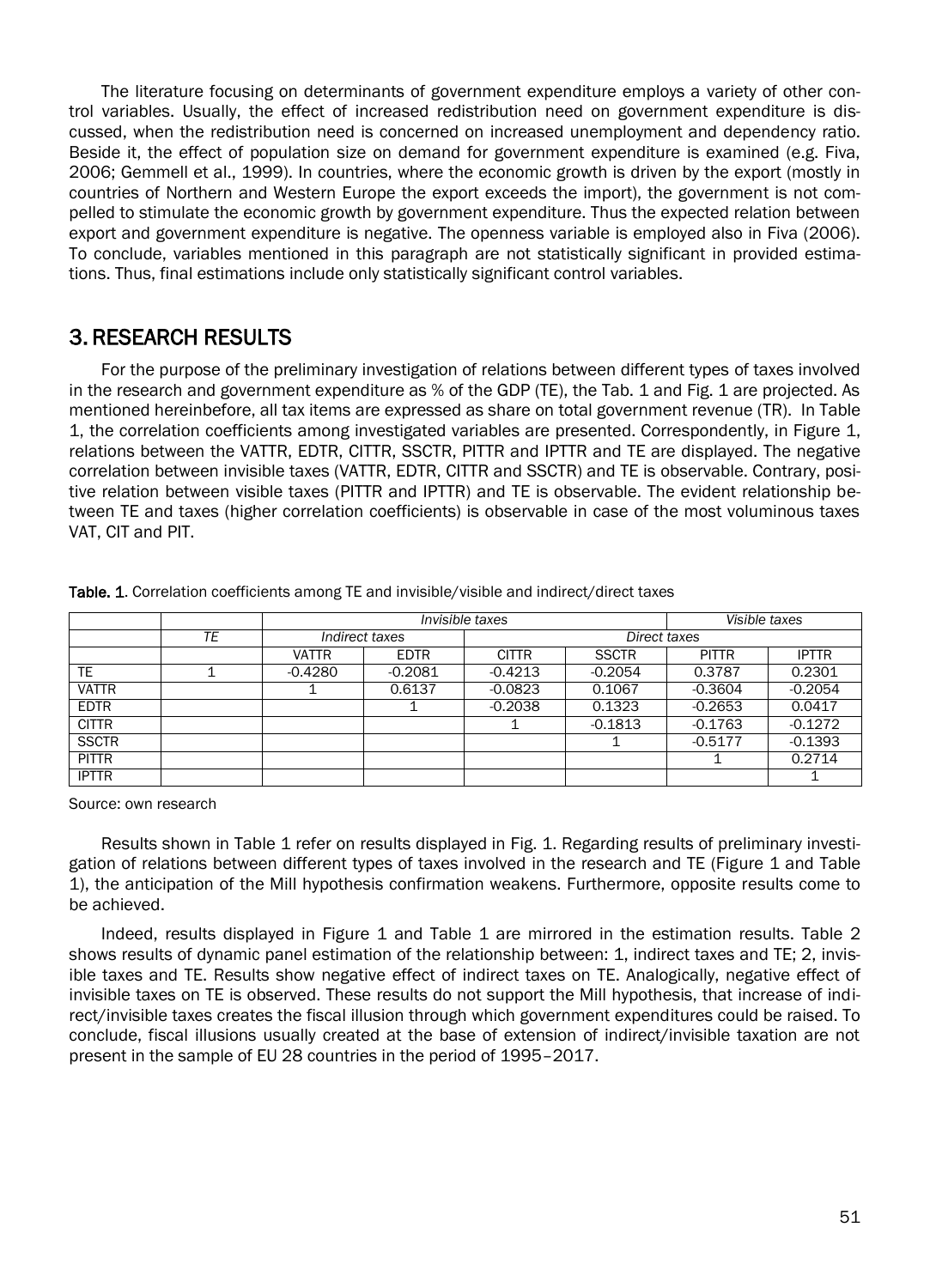



Source: own research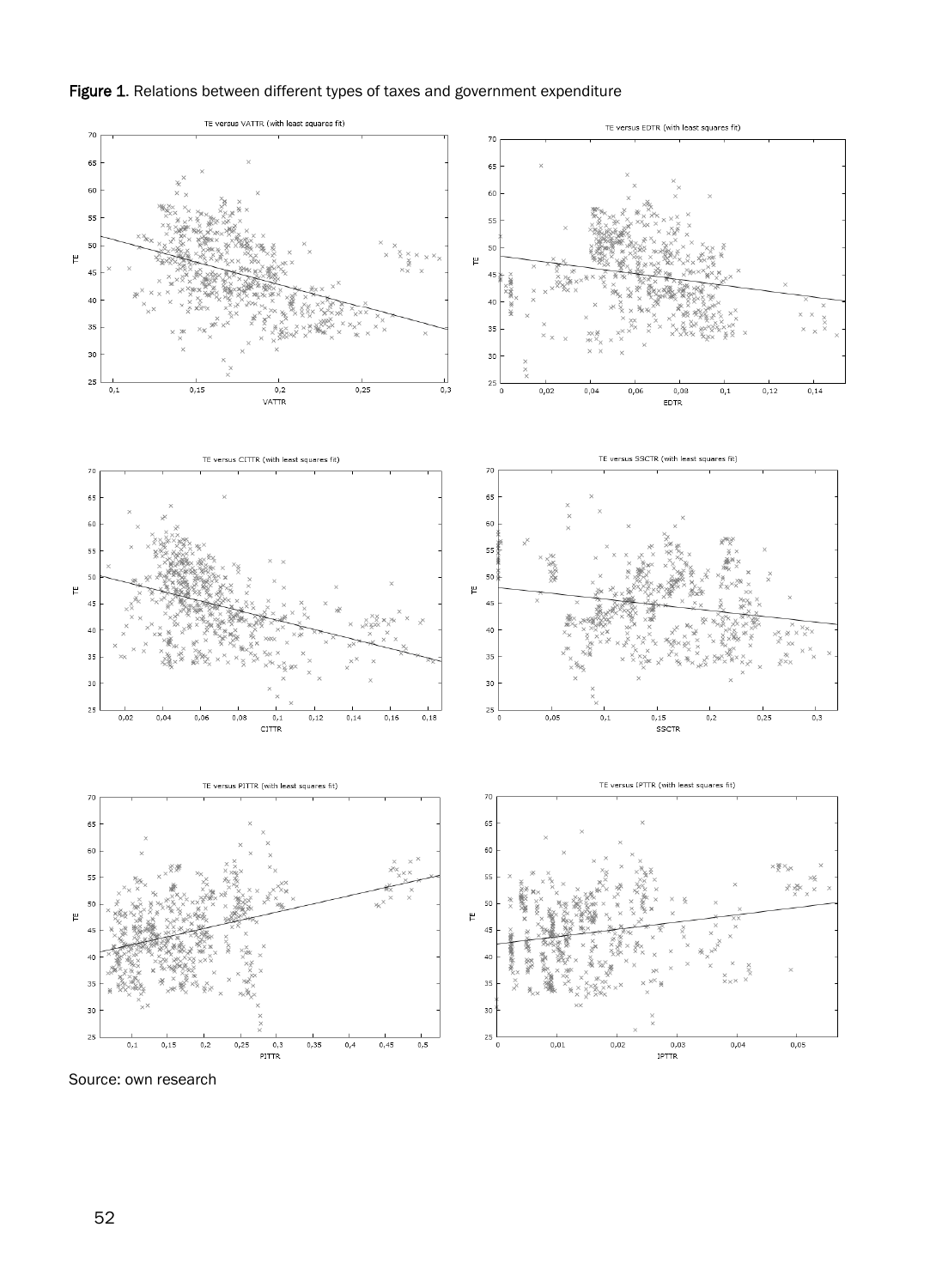Table 2. Impact of indirect and invisible taxes on government expenditure

| 1. Impact of indirect taxes on TE                                        |             |              |  | 2. Impact of invisible taxes on TE |                 |              |  |
|--------------------------------------------------------------------------|-------------|--------------|--|------------------------------------|-----------------|--------------|--|
| variable                                                                 | coefficient | significance |  | variable                           | coefficient     | significance |  |
| $TE(-1)$                                                                 | 0.3499      | $***$        |  | $TE(-1)$                           | $***$<br>0.3513 |              |  |
| const                                                                    | 40.8416     | $***$        |  | const                              | 38.1942         | $***$        |  |
| Indirect tax/TR                                                          | -44.9416    | $***$        |  | Invisible tax/TR                   | $-21.6723$      | $\star$      |  |
| crisis                                                                   | 0.3330      | $\star$      |  | crisis                             | 0.5880          | $***$        |  |
| g_GDPpc                                                                  | $-7.6374$   | $\star$      |  | g_GDPpc                            | $-12.0782$      | $***$        |  |
| PubDef                                                                   | $-0.5533$   | $***$        |  | PubDef                             | $-0.5064$       | $***$        |  |
|                                                                          |             |              |  |                                    |                 |              |  |
| adjR2                                                                    | 0.3982      |              |  | adjR2                              | 0.3268          |              |  |
|                                                                          | p-values    |              |  |                                    | p-values        |              |  |
| Test for AR(1) errors                                                    | 0.0139      |              |  | Test for AR(1) errors              | 0.0207          |              |  |
| Test for AR(2) errors                                                    | 0.2601      |              |  | Test for AR(2) errors              | 0.2662          |              |  |
| Wald (join) test                                                         | 0.0000      |              |  | Wald (join) test                   | 0.0000          |              |  |
| over-identifica-<br>Sargan                                               | 1.0000      |              |  | Sargan over-identification         | 1.0000          |              |  |
| tion test                                                                |             |              |  | test                               |                 |              |  |
| Note: 2-step dynamic panel 28*21 Including equations in levels (GMM-sys) |             |              |  |                                    |                 |              |  |
| *** expresses the 0.01 significance level, ** 0.05 and * 0.1.            |             |              |  |                                    |                 |              |  |

Source: own research

Lagged TE is statistically significant and its influence on the TE in current period is positive, as expected. Fiscal (expenditure) persistence causes, that the volume of government expenditure in previous period is mirrored in the budget proposal for next period. The positive and statistically significant effect of financial crisis on TE supports the assumption about the fortified need of use of fiscal instrument of government expenditure in times of financial crisis. Statistically significant negative impact of growth of GDP per capita on TE might be explained by the structure of the sample. Especially, new EU member states (accessing the EU in 2004 and later, 13 countries) in the monitored period of 1995–2017 belonged to economies in transition to market-oriented after the regime break. In accordance with assumptions given Lamartina and Zaghini (2008) about the Wagner´s Law, the increase of GDP stimulates the increase of government expenditure in developed countries. Thus, in developing countries the relationship might be opposite to the relationship defined by the Wagner´s Law. Statistically significant negative relationship between public deficit and TE is observed in accordance with expectation given e.g. in Gemmell et al. (1999).

| 1. Impact of direct taxes on TE                                          |             |              | 2. Impact of visible taxes on TE |             |              |  |  |
|--------------------------------------------------------------------------|-------------|--------------|----------------------------------|-------------|--------------|--|--|
| variable                                                                 | coefficient | significance | variable                         | coefficient | significance |  |  |
| $TE(-1)$                                                                 | 0.4301      | $***$        | $TE(-1)$                         | 0.4244      | $***$        |  |  |
| const                                                                    | 20,8678     | $***$        | const                            | 21,3592     | $***$        |  |  |
| Direct tax/TR                                                            | 14.3329     |              | Visible tax/TR                   | 18.3032     |              |  |  |
| $***$<br>crisis<br>0.4767                                                |             |              | crisis                           | 0.5072      | $***$        |  |  |
| g_GDPpc                                                                  | $-12.0756$  | $***$        | g_GDPpc                          | $-11.1785$  | $***$        |  |  |
| PubDef                                                                   | $-0.5557$   | $***$        | <b>PubDef</b>                    | $-0.5617$   | $***$        |  |  |
|                                                                          |             |              |                                  |             |              |  |  |
| adjR2                                                                    | 0.2835      |              | adjR2                            | 0.3674      |              |  |  |
|                                                                          | p-values    |              |                                  | p-values    |              |  |  |
| Test for AR(1) errors                                                    | 0.0059      |              | Test for $AR(1)$ errors          | 0.0080      |              |  |  |
| Test for AR(2) errors                                                    | 0.3865      |              | Test for AR(2) errors            | 0.3834      |              |  |  |
| Wald (join) test                                                         | 0.0000      |              | Wald (join) test                 | 0.0000      |              |  |  |
| Sargan over-identification                                               | 1.0000      |              | Sargan over-identification       | 1.0000      |              |  |  |
| test                                                                     |             | test         |                                  |             |              |  |  |
| Note: 2-step dynamic panel 28*21 Including equations in levels (GMM-sys) |             |              |                                  |             |              |  |  |
| *** expresses the 0.01 significance level, ** 0.05 and * 0.1.            |             |              |                                  |             |              |  |  |

Table 3. Impact of direct and visible taxes on government expenditure

Source: own research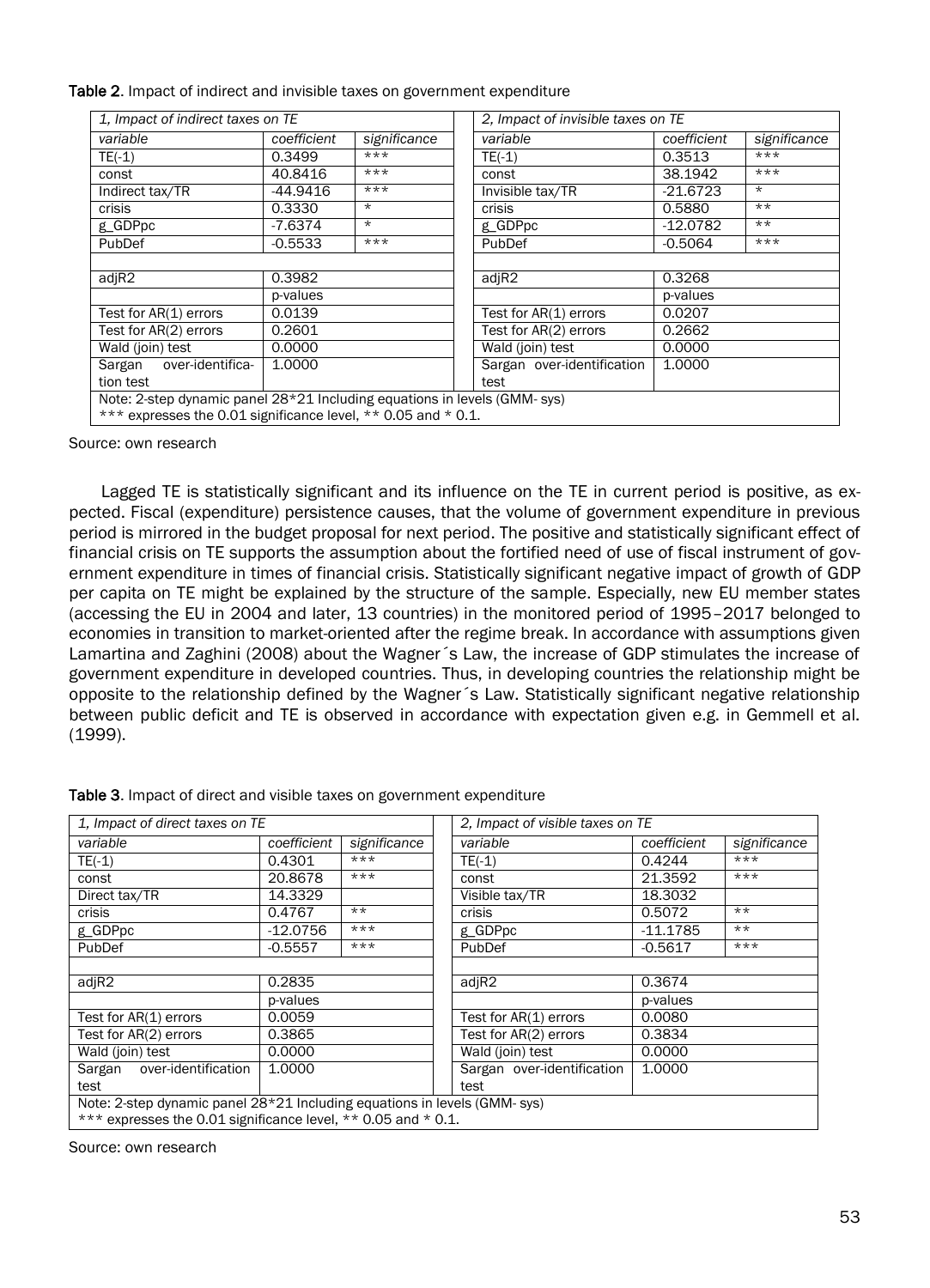To confront and compare the results presented in Figure 1, Table 1 and primarily in Table 2 with the effect of direct or visible taxes, additional analogical specular estimations are provided. Table 3 shows results of dynamic panel estimation of the relationship between 1, direct taxes and TE; 2, visible taxes and TE. The impact of direct and visible taxes on TE is positive, as insinuated results of Figure 1 and Table 1. Unfortunately, its impact on TE is not statistically significant. Beside it, these results are again in discordance with the Mill hypothesis. Coefficients and statistical significance of control variables emulates results obtained in previous estimations. However, the question remains on what has caused that the Mill hypothesis was not supported by the results obtained in this research. Did EU countries decrease government expenditure with concomitant increase of tax revenues from indirect/invisible taxes? In this case, is the effect of the financial crisis decisive? To answer these questions, the Figure 2 and Figure 3 are constructed.

They present time-series plots of key variables (country means in the period of 1995–2017). It is observable, that in the case of the TE variable, there is a structural break in times of financial crisis (in 2008, it was confirmed also by the statistically significant appearance of the dummy for crisis in estimations). Since the beginning of the financial crisis, TE (as % of GDP) increased dramatically. After the economic recovery up to current period, TE decreases and returns to the level observed before the crisis. In the case of TR (as % of GDP), a decrease is observed in 2008, but since 2010 the trend turned to increasing one. In aim to explain the observed decrease of the TE (as % of GDP), the annual growth rate of TE per capita (in EUR) and annual growth rate of the GDP per capita in the period of 1995–2017 is presented in the down part of the Figure 2. Deep break is evident in both projections in the period, when the financial crisis started. The decline in the growth rate per capita is lower in the case of TE per capita variable. Additionally, the overall deceleration of the GDP per capita growth rate was fortified with its negative growth rate in 2009. Beside it, the TE per capita growth rate deceleration is observable in the period immediate to the financial crisis and it turns to negative in 2016. That might result in the quasi dramatic increase of TE in % of GDP (see the top of the Fig. 2) during the financial crisis. However, the GDP per capita growth rate before the financial crisis is higher than the TE per capita growth rate in the same period. That might cause the observed decrease of TE as % of GDP.



Figure 2. Country means of TE, TR, growth of TE per capita and GDP per capita

Source: own research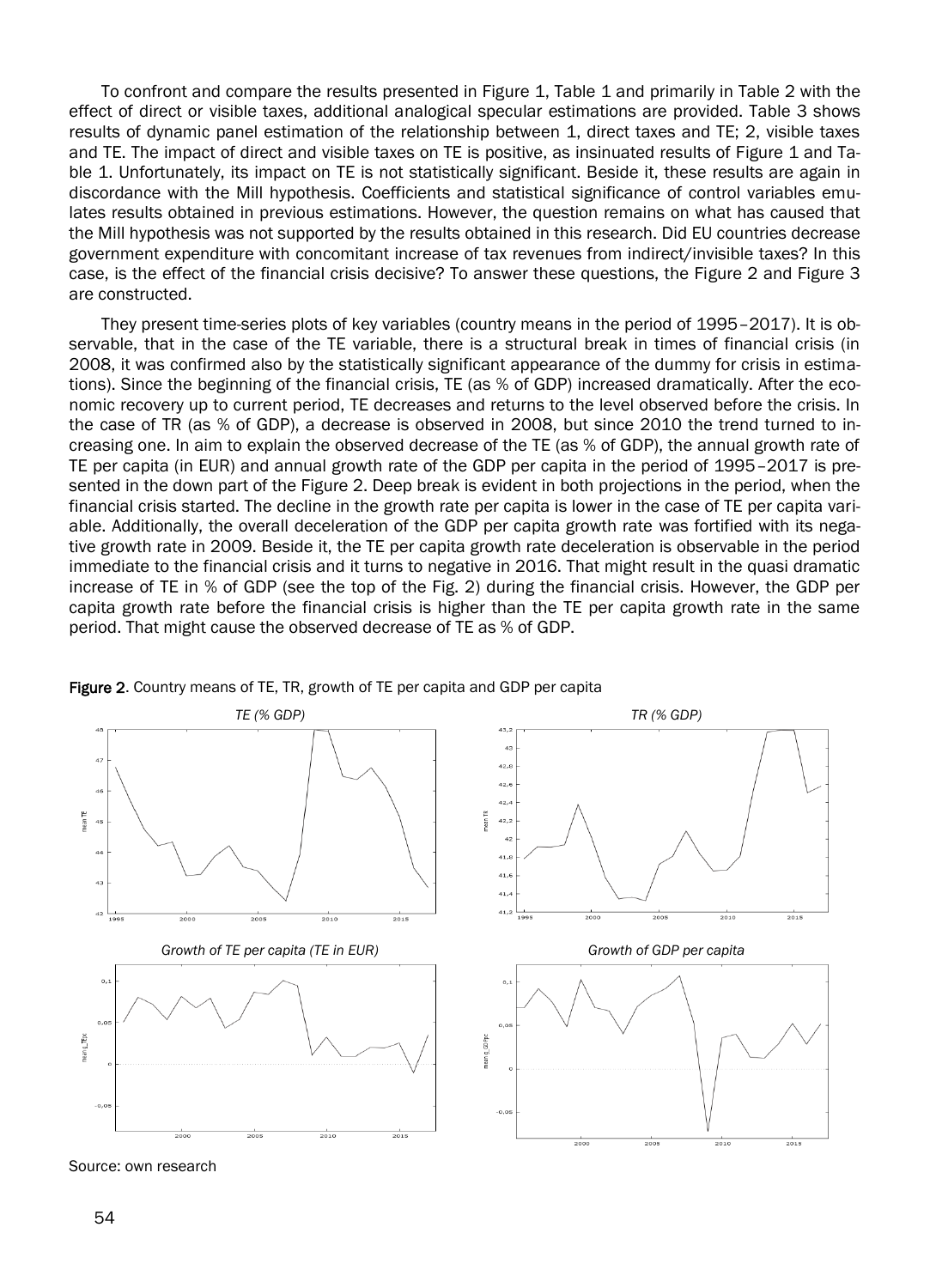In the case of all monitored tax revenues, the effect of financial crisis is more or less evident, but it is visible. Revenues received from VAT as share on TR mostly increase with accent on the period before the financial crisis. In times of financial crisis, sudden decline is evident (see Figure 3). ED behaves similarly in times of financial crisis. Serious decline is observable in the case of receipts from CIT, which comes with the beginning of the financial crisis. High level of the CIT (as share on TR) before the critic period mirrors the overheated economy of the EU member states. SSC as share on TR decreased in the monitored period with obvious derogation from the decreasing trend in times of financial crisis.

In the case of PIT, the EU member states obviously lowered the tax burden. Thus the decrease of the PIT (as share on TR) is observed. However, the overheating of the economy before the financial crisis brought the mild increase (an increase is smoothened by the simultaneous increase of the GDP and TR in this period). In times of financial crisis, the cuts in the PIT occurred, as it is projected in Figure 3. The only one tax, the IPT tax, seems to be resistant to the worsening of economic conditions. The IPT as share on TR increases massively after the financial crisis.



Figure 3. Country means of VAT, ED, CIT, SSC, PIT and IPT revenues as share on TR

Source: own research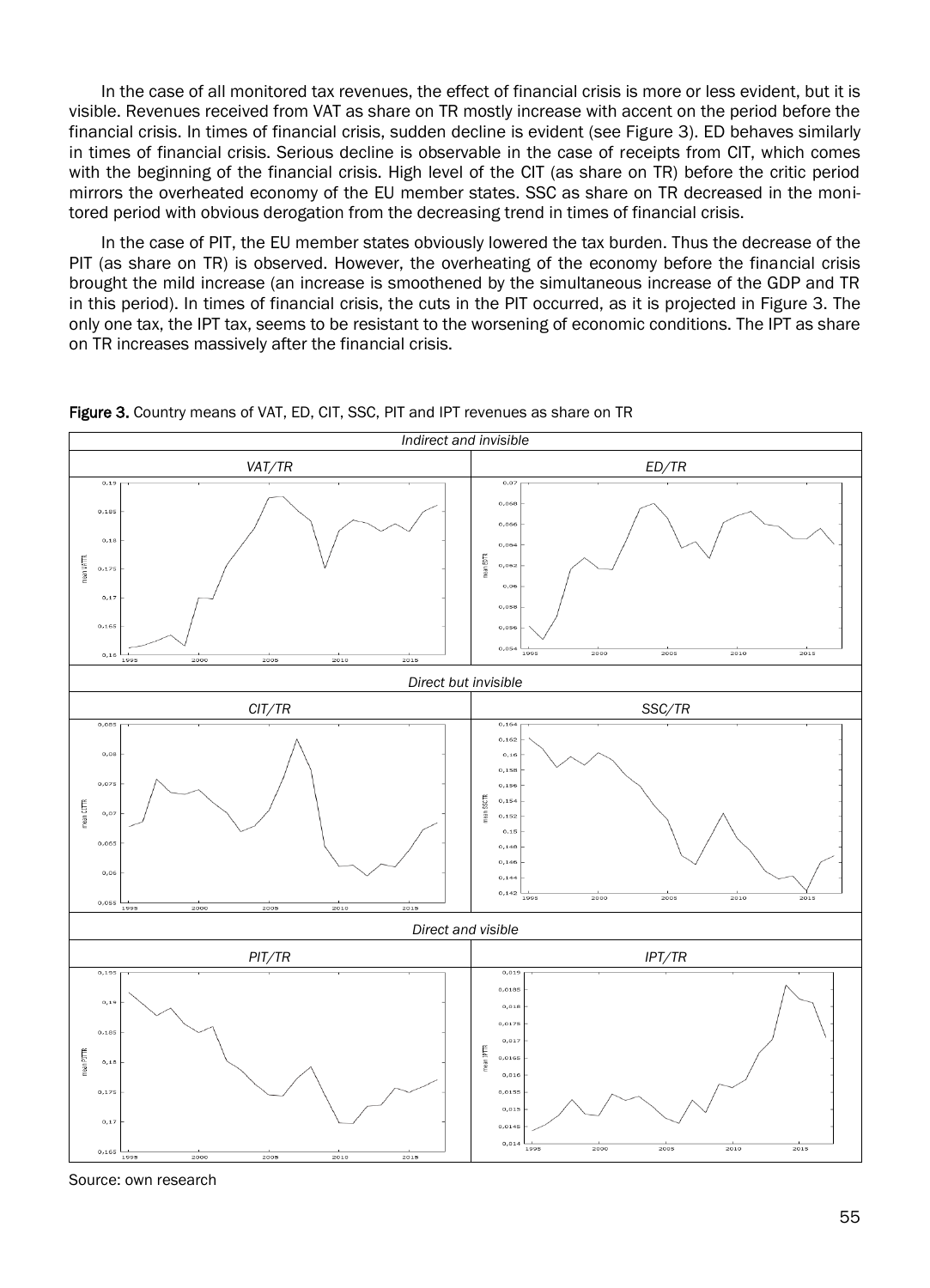Conspicuously, the financial crisis caused certain changes in the fiscal behavior of the EU member states. However, the antagonistic movements of TE (% of GDP) and indirect and invisible taxes (as share on TR) before the financial crisis are replaced by further antagonistic movements after the break. If accentuating the point of break, it is necessary to remark, that observed antagonistic movements causes, that the eventual additional divide of the sample at the point of break might not bring opposite results.

At the end of the discussion, it should be stated, that according to results obtained in provided estimations, the Mill hypothesis has not support in the overall sample. Beside it, at the level of separate EU countries, the Mill hypothesis might be confirmed in certain cases (see Fig. 4).

Correlation coefficients between both indirect and invisible taxes and TE are positive in Croatia, Cyprus, Luxembourg, Romania and Slovenia. In these countries, the further investigation of Mill hypothesis at the national level might reveal the appearance of the fiscal illusion defined by the Mill hypothesis.

In Bulgaria, Germany, Latvia, Lithuania, Austria and Finland the correlation between indirect taxes and TE is positive. In Greece the correlation between invisible taxes defined in Gemmell et al. (1999) is positive. Also in these countries (with almost one observed positive correlation coefficient) the validity of the Mill hypothesis could not be denied.



Figure 4. Correlation coefficients between indirect taxes/TR and TE and invisible taxes/TR and TE in EU countries

Source: own research

### **CONCLUSIONS**

The Mill hypothesis is beside the most common types of fiscal illusions, e.g. debt illusion, revenuecomplexity hypothesis or flypaper effect, on the edge of the interest. It consists of different perception of different types of taxes according to their visibility. While direct taxes are usually visible to taxpayers, indirect taxes contribute to increase of tax misperception and underestimation of real tax burden of the taxpayer. Limited visibility of indirect taxes feeds the fiscal illusion. If government competes for additional resources to increase the fiscal extraction, it might increase tax rates exactly on indirect taxes. In comparison with direct taxes, taxpayers are less tax resistant in the case of indirect and less visible taxes. To conclude, the increase of fiscal extraction through increase of invisible taxation enables the government to increase its spending. According to Gemmell et al. (1999), personal income taxes are visible, while less visible or invisible taxes are corporate income tax, social security contributions and taxes on expenditure (eventually non-tax revenues). The visibility of tax burden is also discussed in Sausgruber and Tyran (2005) and Dell´Anno and Mourão (2012). In fact, not all from invisible taxes are indirect taxes,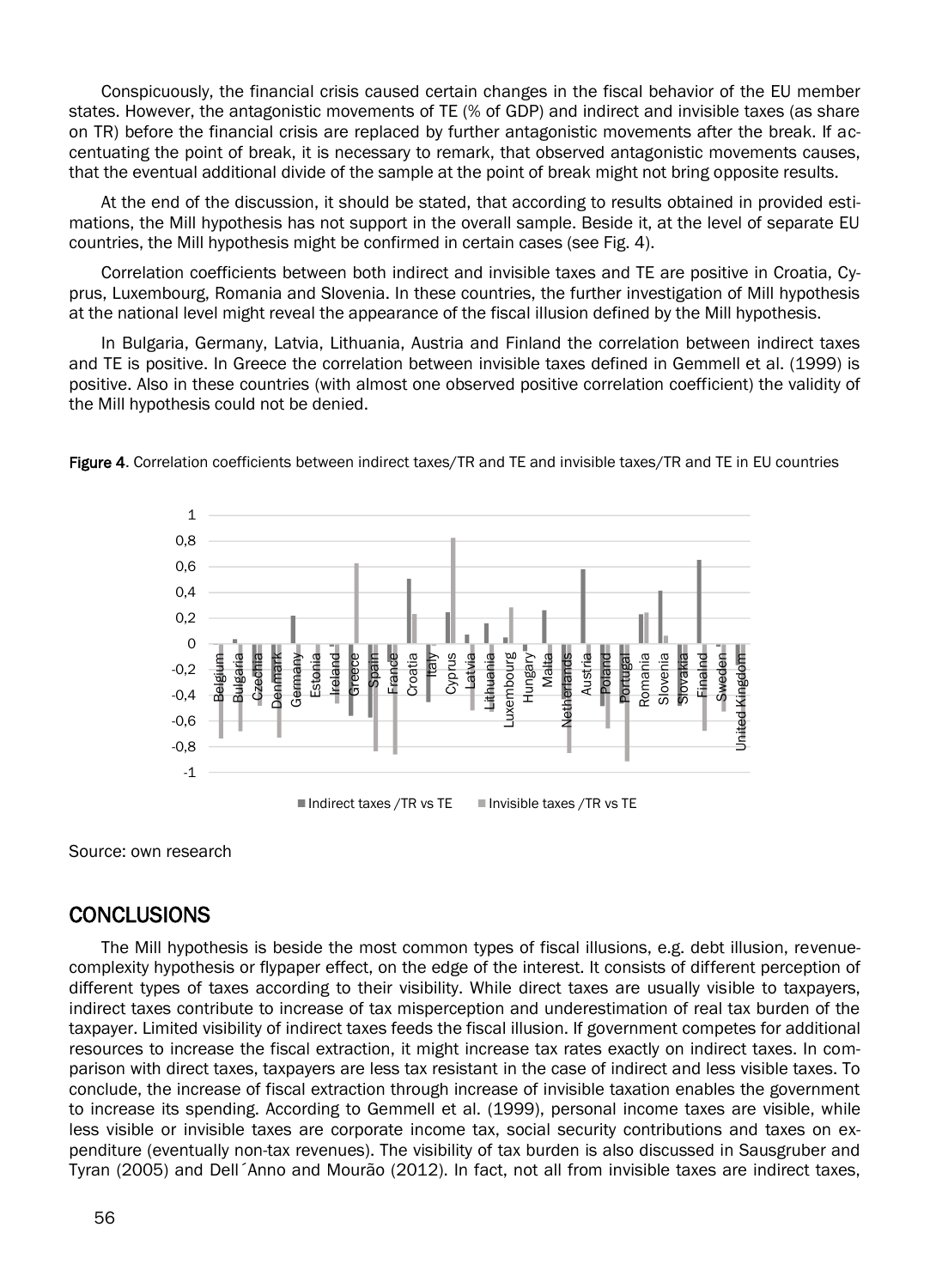e.g. corporate income tax is direct tax, and social security contributions are direct parafiscal taxes. Based on mentioned arguments, the tax source of fiscal illusion in terms of Mill hypothesis resists on both direct and indirect taxes, but regarding their visibility.

In this paper, the examination of the Mill hypothesis is provided on the sample of EU 28 countries in the period of 1995–2017. Technically, the relationship between taxes differing in their visibility and government expenditure is estimated. Estimated dynamic panel model employing the GMM system estimator takes several forms. Primarily, the impact of two groups of taxes on government expenditure is examined. First, the group of indirect taxes is created. Second, a group of invisible taxes is derived according to the related literature. In case of groups of indirect and invisible taxes, supposed relationship is positive. In the next step, specular estimation employing direct and visible taxes are provided, supposing the negative relationship between them and government expenditure. Obtained results do not confirm the Mill hypothesis. The estimated relationship between the indirect /invisible taxes and government expenditure is negative.

Further investigation partially reveals the origin of the disconfirmation of the Mill hypothesis on the sample EU 28 countries in the period of 1995–2017. Antagonistic behavior of variables involved in the research is evident. The receipt from invisible taxes as share on government revenue increases (except of receipt from social security contributions) up to the period of financial crisis and its increase continues after the absorption of the structural break´s effect. The government expenditure as % of GDP mostly decreases in the times before crisis and escalates in the period of crisis. After it diminishes again. The declared decrease of the dependent variable before the financial crisis and its escalation in the times of crisis is caused by the higher rate of the GDP growth (in per capita terms) before the crisis and its dramatic decline in times of financial crisis. In fact, in absolute volumes, the government expenditure increased during the monitored period in all EU countries.

According to obtained results, one might guess that governments behave responsibly to their citizens-taxpayers-voters, thus the fiscal illusion in terms of Mill hypothesis is not present. To conclude, certain relevant factors might cause the obtained results. It is necessary to mention the monitored period´s heterogeneity. It covers the stage of economic depression in countries in transformation e.g. new member states, stage of economic expansion, overheating of the economy, financial crisis and economic recovery of almost all EU countries.

### **REFERENCES**

- Abbott, A., Jones, P. (2016), "Fiscal illusion and cyclical government expenditure: state government expenditure in the United States", *Scottish Journal of Political Economy*, Vol. 63, No. 2, pp. 177–193.
- Afonso, W. B. (2014), "Fiscal Illusion in State and Local Finances: A Hindrance to Transparency", *State and Local Government Review*, Vol. 46, No. 3, pp. 219–228.
- Arellano, M., Bond, S. (1991), "Some Tests of Specification for Panel Data: Monte Carlo Evidence and an Application to Employment Equations", *Review of Economic Studies*, Vol. 58, No. 2, pp. 277–297.
- Baekgaard, M., Serritzlew, S., Blom-Hansen, J. (2016), "Causes of Fiscal Illusion: Lack of Information or Lack of Attention?", *Public Financial Publications*, Vol. 36, No. 2, pp. 26–44.
- Banzhaf, S.H., Oates, W. E. (2013), "On Fiscal Illusion in Local Public Finance: Re-examining Ricardian Equivalence and the Renter Effect", *National Tax Journal*, Vol. 66, No. 3, pp. 511–540.
- Blundell, R., Bond, S. (1998), "Initial Conditions and Moment Conditions in Dynamic Panel Data Models", *Journal of Econometrics*, Vol. 87, No. 1, pp. 115–143.
- Buchanan, J. M. (1967), *Public finance in democratic process*, University of North Carolina Press, Chapel Hill.
- McCulloch, J. R. (1845), *A Treatise on the Principles and Practical Influence of Taxation and the Funding System*, Longman, Black, Green, and Longmans, London.
- Dell'Anno, R., Martinez-Vazquez, J. (2017), "A Problem with Observational Equivalence: Disentangling the Renter Illusion Hypothesis", *Urban Studies*, Vol. 56, No. 1, pp. 193–209.
- Dell'Anno, R., Mourão, P. (2012), "Fiscal Illusion around the World. An Analysis using the Structural Equation Approach", *Public Finance Review*, Vol. 40, No. 2, pp. 270–299.